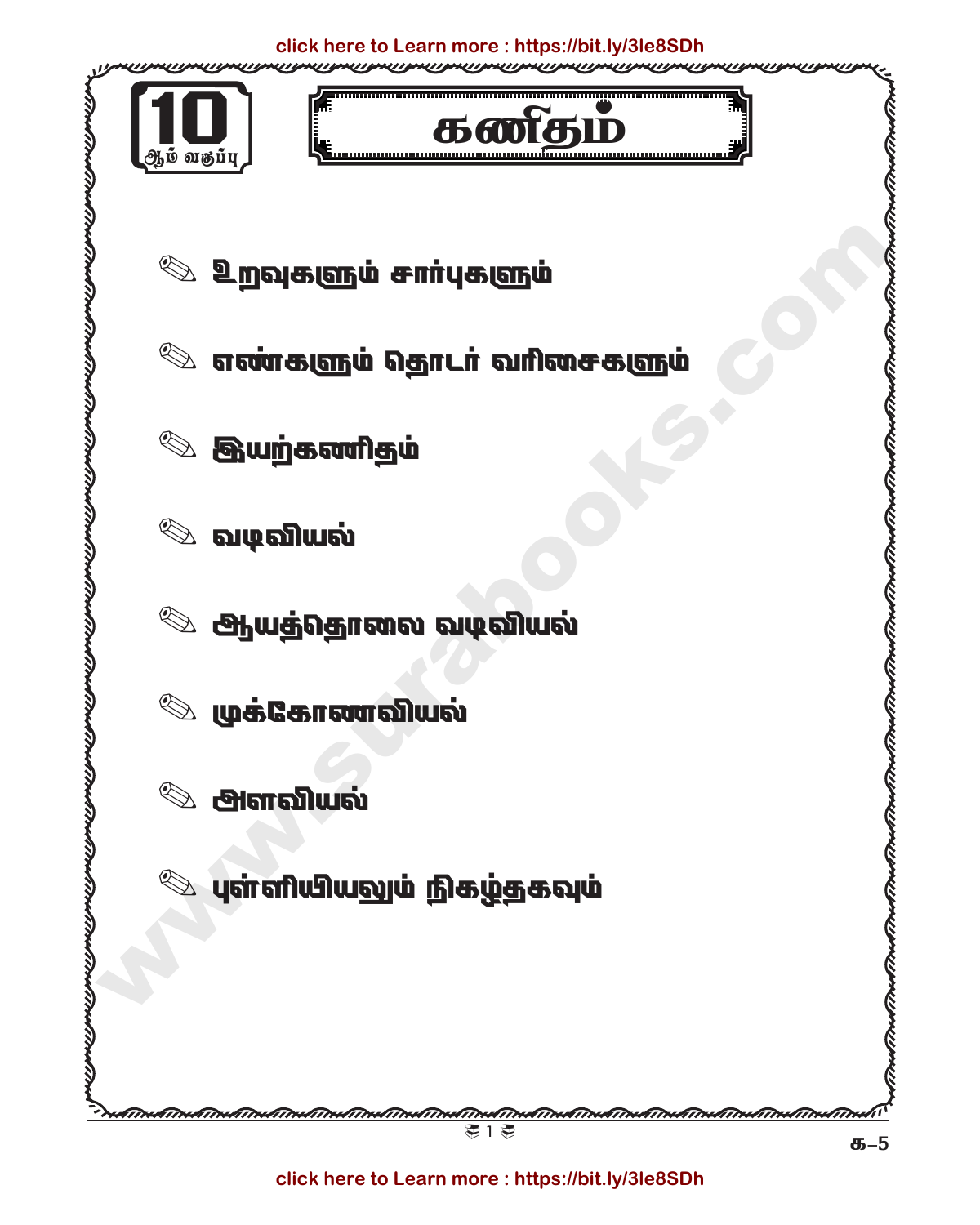

# **அலகு : 1 உறவுகளும் சார்புகளும்**

 $\hat{\mathbf{x}}$ 

 $\ddot{\textbf{z}}$ 

- **லீபிநிட்ஸ்** என்பவர் ஜெர்மன் ∻ காட்ஃபிாெய்ட் வில்ஹெல்ம் கணிதமேதை, தத்துவவாதி, இயற்கையாளர் மற்றும் கண்டுபிடிப்பாளர். இவர் புவியியல், மருத்துவம், உயிரியல், நோய் தொற்றியல், புதை படிமவியல், பொறியியல், மொழி நூல், சமூகவியல் நெறிமுறைகள், வரலாறு, அரசியல், சட்டம் மற்றும் இசைக் கோட்பாடு போன்ற 26 தலைப்புகளில் விரிவாக தனது பங்களிப்பை வழங்கியுள்ளார். இவா் பயன்படுத்திய **`சாா்பு'** என்ற சொல்லானது `ஒரு வளைவின் எந்த அளவும் ஒரு புள்ளியிலிருந்து மற்றொரு புள்ளிக்கு மாறுபடும் என்பதைக் குறிக்கிறது.
- ❖ இவா் பூலியன் இயற்கணிதம் மற்றும் தா்க்கச் சிந்தனைகளின் அடிப்படைகளை வழங்கினார். அவை நவீனக் கணினிகள் செயல்பாட்டிற்கு அடித்தளமாக அமைந்தன. இவர் **''பயன்பாட்டு** அறிவியலின் தந்தை" எனப் போற்றப்படுகிறார்.
- ❖ சார்பை குறிக்கும் முறைகள்
	- i. அம்புக்குறி படம் ii. அட்டவணை முறை
	- iii. வரிசைச் சோடிகளின் கணம் iv. வரைபட முறை
- $\Leftrightarrow$  சார்பின் வகைகள்
	- i. ஒன்றுக்கொன்றான சார்பு ii. மேல் சார்பு
- iii. பலவற்றிலிருந்து ஒன்றுக்கான சார்பு iv. உட்சார்பு
- $\triangleleft$  சமனிச் சார்பு  $f(x) = x$
- $\triangleleft$  தலைகீழ் சார்பு  $f(x) = \frac{1}{x}$
- மாறிலிச் சார்பு  $f(x) = c$
- $\triangleq$  G<sub>IS</sub>mu  $\theta$ <sub>E</sub>  $f(x) = ax + b$ ,  $a \neq 0$
- இருபடிச் சார்பு  $f(x) = ax^2 + bx + c$ ,  $a \ne 0$
- முப்படிச் சார்பு (கன சார்பு)  $f(x) = ax^3 + bx^2 + cx + d$ ,  $a \ne 0$
- $\bullet$  A, B மற்றும் C ஆகியவை மூன்று வெற்றில்லா கணங்கள்,  $f: A \rightarrow B$ ,
- $g : B \to C$  ஆகியவை இரண்டு சார்புகள் எனில்  $g \circ f : A \to C$ என்ற  $f$  மற்றும் g சார்புகளின் சேர்ப்பை g o  $f(x) = g(f(x))$  என வரையறுக்கலாம். (அனைத்து  $x \in A$ ).
- $\bullet$   $f$ ,g ஆகியவை ஏதேனும் இரு சார்புகள் எனில் பொதுவாக  $f$ o g  $\neq$  g o  $f$
- $\bullet$   $f$ , ஏமற்றும் h ஏதேனும் மூன்று சார்புகள் எனில் $f$ o (g o h) =  $(f \circ g)$  o h. இது சேர்ப்பு விதியைப் பூர்த்தி செய்கிறது.

### கார்டீசீயன் வெருக்கல்

- $\hat{\mathbf{x}}$  A மற்றும் B என்பன வெற்றில்லா கணங்கள் எனில், இவற்றின் வரிசை ஜோடிகளின் கணமானது (a, b)  $a \in A$ ,  $b \in B$  என இருக்கும். இது A மற்றும் B யின் கார்டீசியன் பெருக்கல் எனப்படும். கார்டீசியன் பெருக்கலை முறுக்குப் பெருக்கல் (Cross Product) எனவும் குறிப்பிடலாம்.
- இது ஒரு சார்பைக் குறிக்கிறது. ஏனெனில் ஒவ்வோர்  $\mathbf{A}$ உள்ளீடுக்கும் அது தொடா்பான ஒரேயொரு வெளியீடு உள்ளது.
	- இது ஒரு சார்பைக் குறிக்கிறது. ஏனெனில் ஒவ்வோர் உள்ளீடுக்கும் அது தொடர்பான ஒரேயொரு வெளியீடு உள்ளது.
	- இது ஒரு சார்பாகாது. ஏனெனில் ஒரு உள்ளீடுக்கு (b) இரண்டு வெளியீடுகள்  $(y, z)$  உள்ளன.
- சார்பின் வீச்சகமானகு துணை மகிப்பகக்கின்  $\cdot$   $\odot$  ( $\mathbb{F}_b$ அகன் உட்கணமாகும்.
- $\triangleq f(a) = b$  எனில் b யானது a யின் `நிழல் உரு' என்றும் a யானது b யின் `முன் உரு` என்றும் அழைக்கப்படுகின்றன.

| சார்புகளின் வகைகள்                                        | விளக்கப்படம்      | விளக்கம்                                                                                                                            |
|-----------------------------------------------------------|-------------------|-------------------------------------------------------------------------------------------------------------------------------------|
| ஒன்றுக்கு ஒன்றான மற்றும்<br>மேல் சார்பு (இருபுறச் சார்பு) | B<br>A            | A-யின் வெவ்வேறு உறுப்புகளுக்கு B-யில் வெவ்வேறு நிழல் உருக்கள்<br>உள்ளன. மேலும் B—யின் ஒவ்வோர் உறுப்பிற்கும் A—யில் முன் உரு உள்ளது. |
| ஒன்றுக்கு ஒன்றான சார்பு                                   | $\mathbf{A}$<br>Β | A—யின் வெவ்வேறு உறுப்புகளுக்கு B—யில் வெவ்வேறு நிழல் உருக்கள்<br>உள்ளன. மேலும் B—யில் எல்லா உறுப்புகளுக்கும் A—யில் முன் உரு இல்லை. |
| பலவற்றிற்கு ஒன்றான<br>சார்பு                              | B<br>A<br>2.      | A–யின் இரண்டு (அ) அதற்கு மேற்பட்ட உறுப்புகளுக்கு ஒரே நிழல் உரு<br>B-யில் உள்ளது.                                                    |
| மேல் சார்பு                                               | В<br>2.           | A–யின் வீச்சகம் = துணை மதிப்பகம். B–யின் ஒவ்வோர் உறுப்புக்கும்<br>A-யில் முன் உரு உள்ளது.                                           |
| உட்சார்பு                                                 | В                 | A–யின் வீச்சகமானது துணை மதிப்பகத்தின் தகு உட்கணமாகும். B–யின்<br>அனைத்து உறுப்புகளுக்கும் A—யில் முன் உரு இல்லை                     |

ま2 き

## click here to Learn more: https://bit.ly/3le8SDh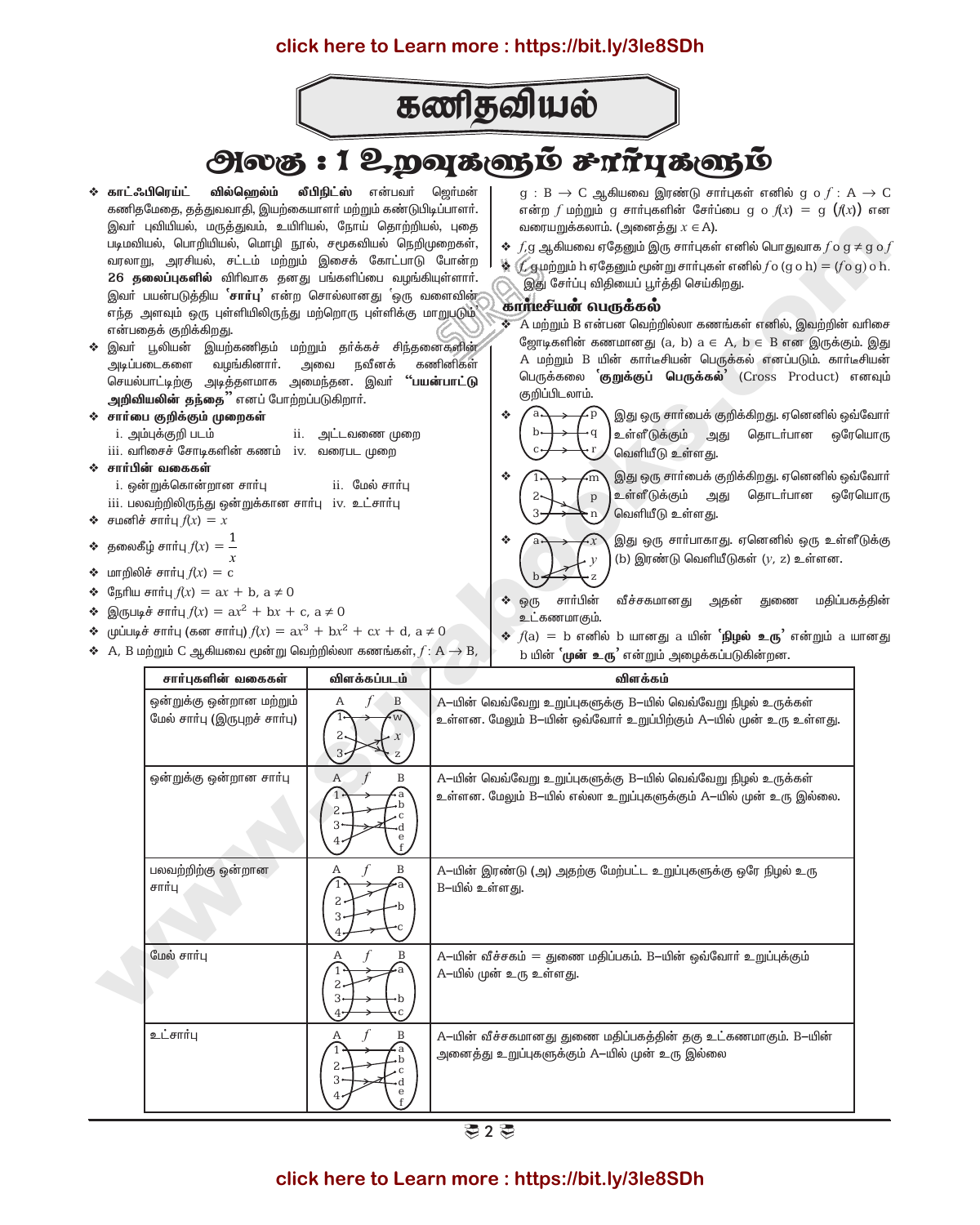® *ഞ*ി ® ம சூராவின்

## எடுத்துக்காட்டு வினாக்கள்

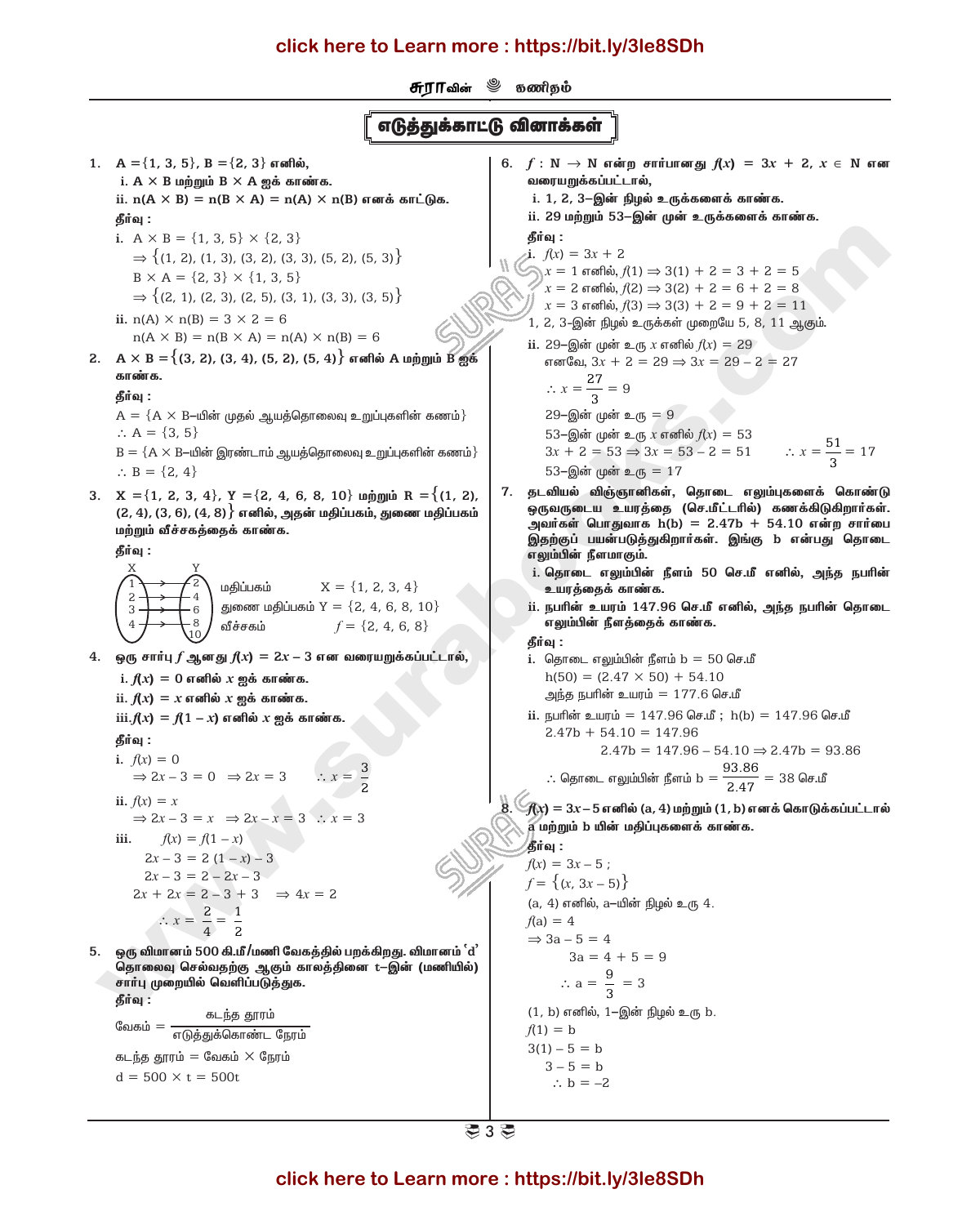

₹ 4 ₹